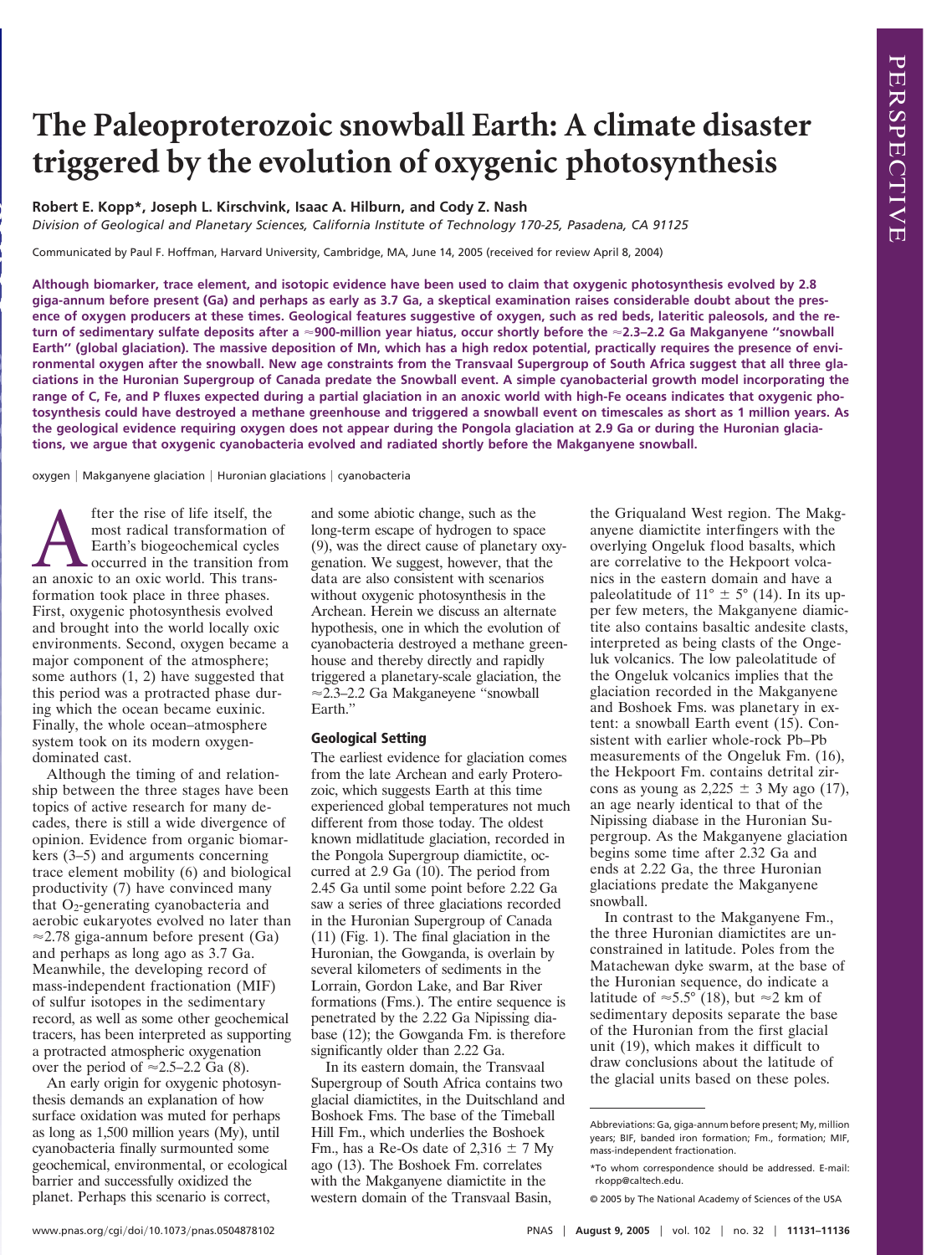

**Fig. 1.** Proposed correlation of the Huronian Supergroup and the upper Transvaal Supergroup. The three Huronian glacial units, penetrated and capped by the Nipissing diabase, predate the Makganyene diamictite in the Transvaal. The uppermost Huronian glacial unit, the Gowganda Fm., is overlain by hematitic units, perhaps reflecting a rise in O<sub>2</sub>. The basal Timeball Hill Fm. contains pyrite with minimal MIF (26), whereas the upper Timeball Hill Fm., which we suggest is correlative to the Lorrain or Bar River Fms., contains red beds. The Makganyene diamictite records a low-latitude, snowball glaciation (29), perhaps triggered by the destruction of a CH<sub>4</sub> greenhouse. It is overlain by the Kalahari Mn Field in the Hotazel Fm., the deposition of which requires free  $O_2$ . Transvaal stratigraphy is based on ref. 17; Huronian stratigraphy is based on ref. 19.

Low latitude poles in the Lorrain Fm. (20, 21), which conformably overlies the Gowganda diamictite, are postdepositional overprints (22).

#### MIF of Sulfur

The recent discovery of MIF of S isotopes in Archean and early Proterozoic rocks has provided a major constraint on atmospheric O2. Large MIF of S (up to several hundred permil) is produced by photolysis of  $SO<sub>2</sub>$  to S by light of wavelengths of  $<200$  nm, which would have been unable to penetrate to the lower atmosphere had O<sub>2</sub> levels been above a few percent of the present atmospheric level (23). To preserve MIF, multiple atmospheric S species must be maintained as partially isolated reservoirs rather than being homogenized by oxidation of reduced species like hydrogen sulfide and polysulfur, as would occur at greater than  $\approx 10^{-5}$  present atmospheric level  $O_2$  (24). Mixing and dilution of the atmospherically fractionated component, both in the atmosphere and in the oceans, presumably yields the observed Archean MIF values of up to  $\approx$ 10‰ (25). An active oceanic S cycle, as would exist at moderately high  $O<sub>2</sub>$ levels, also would likely prevent the preservation of MIF.

Before the deposition of the  $\approx 2.32$ Ga Rooihogite and Timeball Hill Fms. in the Transvaal Supergroup (13, 26)

and the McKim Fm. in the Huronian Supergroup, † sedimentary sulfides often display MIF (8, 26, 27) over an order of magnitude larger than the largest values observed in modern sulfate aerosols (25, 28). One plausible interpretation of the diminished MIF observed in the Rooihogite, Timeball Hill, and McKim Fms. is a rise in atmospheric  $O_2$ . At present, only glaciers record the MIF sometimes present in sulfate aerosols; in the marine environment, with riverine input composing  $\approx 90\%$  of sulfate input and aerosols composing  $\approx$  10%, MIF is not preserved (25). The small range of MIF could reflect an environment in which atmospheric chemistry began to approach modern conditions, decreasing the magnitude of MIF, but in which aerosols formed the major component of marine sulfate input, allowing its preservation.

The small range of MIF also permits an opposite interpretation. Rather than a decrease in atmospheric fractionation, the diminution could be a product of increased continental input and ocean/ atmosphere mixing driven by glacial conditions. The period of 2.5–2.2 Ga was a time of glaciations. Enhanced glacial weathering could have made unfractionated S from igneous sources a larger part of the marine S budget, whereas sharper thermal gradients would have driven homogenization of the S pool. Both effects would have decreased sedimentary MIF. If this interpretation is correct, only the final decrease of MIF after  $\approx$  2.09 Ga may reflect the rise of atmospheric  $O_2$ , and the oxygenation event may have been more rapid than the length of Farquhar and Wing's (8) MIF Stage II (2.45–2.09 Ga) indicates.

#### Appearance of Local O2

Both the Huronian and the Transvaal Supergroups contain features suggestive of, but not demanding, the first appearance of  $O<sub>2</sub>$  in the period between the Gowganda and Makganyene glaciations. As noted in ref. 8, MIF in the Huronian rocks examined so far is at diminished values compatible with either increased atmospheric  $O<sub>2</sub>$  or enhanced glacial weathering and ocean/atmosphere mixing. The Lorrain Fm. contains red beds, as well as a hematitic paleosol at Ville-Marie, Quebec, and the Bar River Fm. contains pseudomorphs after gypsum, consistent with an increase in sulfate levels from oxidative weathering of sulfide minerals on land. In the Transvaal Supergroup, the upper Timeball Hill Fm., like the Lorrain Fm., contains red beds.

Stronger evidence for  $O_2$  appears after the Makganyene glaciation. The Ongeluk Fm. is overlain by the Hotazel Fm., which consists predominantly of banded iron formation (BIF). The basal half meter of the Hotazel Fm. contains dropstones (29) (see *Supporting Text*, which is published as supporting information on the PNAS web site), which suggests it was deposited toward the end of the glacial period. The Hotazel Fm. hosts a massive Mn member (29): a blanket of Mn deposition unmatched by any other known in the world,  $\approx 50$  m thick and with an erosional remnant, the Kalahari Mn Field, measuring  $\approx$  11  $\times$  50 km in extent (30).

The Kalahari Mn Field indicates the release of large quantities of  $O<sub>2</sub>$  into the ocean and therefore suggests a highly active postglacial aerobic biosphere. In seawater at circumneutral pH, only  $NO<sub>3</sub><sup>-</sup>$  and  $O<sub>2</sub>$  can chemically oxidize soluble  $Mn^{2+}$  to produce insoluble Mn(IV) (31) (Table 1). Although a  $Mn^{2+}$  oxidizing phototroph also could produce Mn(IV), no such organism has ever been identified. Given the high redox potential of the  $Mn(IV)/Mn(II)$ couplet, it is likely that no such organism exists. The unexcited  $P_{870}$  reaction center in purple bacteria has a redox potential too low to accept electrons from Mn(II) (Table 1), but no known photosystem reaction center aside from

<sup>†</sup>Wing, B. A., Brabson, E., Farquhar, J., Kaufman, A. J., Rumble, D., III, & Bekker, A. (2002) *Geochim. Cosmochim. Acta* **68,** A840 (abstr.).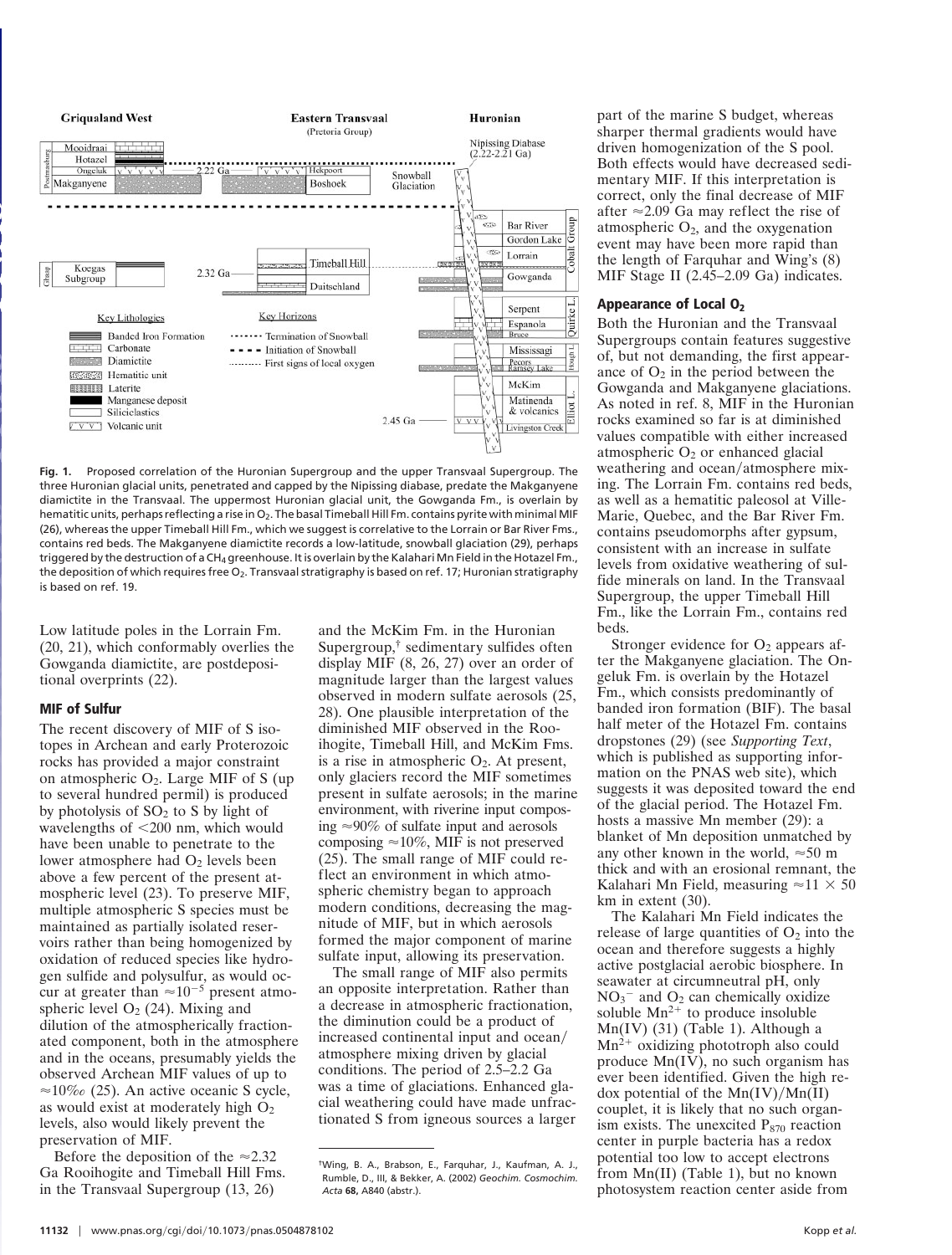#### **Table 1. Midpoint potentials of relevant redox couplets**

|                                                                | E, mV            |        |
|----------------------------------------------------------------|------------------|--------|
| Redox couplet                                                  | pH 7             | pH 8   |
| $CO_2$ /CH <sub>4</sub> * <sup>+</sup>                         | $-230$           | $-289$ |
| $SO_4^{2-}/HS^{-4}$                                            | $-217$           | $-284$ |
| $Fe(OH)$ <sub>3</sub> (ferrihydrite)/ $Fe^{2++}$               | $-5$             | $-183$ |
| $UO_2(CO_3)_2^{2-}/UO_2$ (uraninite)<br>+ $CO_2$ <sup>*§</sup> | $-18$            | $-137$ |
| $NO_3^-/NH_4^+$                                                | $+366$           | $+292$ |
| $P_{870}/P_{870}^{+}$ (purple bacteria)                        | $\approx +450$   |        |
| $MnO2$ (pyrolusite) / $Mn2++$                                  | $+490$           | $+372$ |
| $NO_{3}^{-}/N_{2}^{+}$                                         | $+717$           | $+646$ |
| $O_2/H_2O$                                                     | $+815$           | $+756$ |
| $P_{680}/P_{680}^{+}$<br>(Photosystem II)                      | $\approx +1.100$ |        |

All reactants not specifically noted are at standard state. Thermodynamic constants are from refs. 76 and 77. Photosystem potentials are from ref. 78.

\*Calculated for  $pCO<sub>2</sub> = 100$  mbar.

<sup>†</sup>Calculated for  $pCH_4 = 1$  mbar.

‡Calculated with all aqueous reactants at 1 mM. §Calculated with dissolved U species at 20 nM.

the  $P_{670}$  reaction center of photosystem II has a higher redox potential. Photosynthetic reduction of Mn(IV) therefore would likely require a two-part photosystem akin to that involved in oxygenic photosynthesis.

One plausible interpretation of the sequence of events leading up to the Paleoproterozoic snowball Earth is shown in Fig. 1 and is as follows.

- 1. Three glaciogenic units were deposited in the Huronian. The extent of the glaciations is not constrained, but they generally lack the lithographic features associated with snowball Earths, such as a sharp transition from a diamictite to a cap carbonate (32). Although the Espanola carbonate (33) could be a cap for the Bruce glaciation, without paleomagnetic data or additional lithographic features, its presence alone is insufficient to conclude that the Bruce glaciation was a snowball event.
- 2. Some of the earliest continental red beds were deposited in the Firstbrook member of the Gowganda Fm. and in the Lorrain and Bar River Fms. in Canada, as well as in the upper Timeball Hill Fm. in South Africa. The basal Timeball Hill Fm. has recently been dated at  $2,316 \pm 7$  My ago (13). In our proposed correlation, all of the red bed-bearing units were deposited after the last Huronian glaciation and before the Makganyene glaciation. The formation of the red beds could involve local  $O_2$ , although it does not demand it (34). Syngenetic pyrite from the basal

Timeball Hall Fm. shows only slight MIF of S (26), consistent with the initiation of planetary oxygenation or enhanced glacial activity. 3. The low-latitude glaciation that formed the Makganyene and Boshoek diamictites (14) was initiated when the production of  $O<sub>2</sub>$  triggered the collapse of a methane greenhouse. Although Pavlov *et al.* (35) proposed a similar trigger, they assumed a delay of at least  $\approx 400$  My between the onset of oxygenic photosynthesis and its surficial expression. We suggest a more immediate linkage. 4. The Nipissing diabase intruded into

- the Huronian sequence (36), and the Ongeluk and Hekpoort volcanics were deposited (16).
- 5. The Hotazel Fm., which includes BIF and Mn members, was deposited in oxygenated waters in the aftermath of the snowball.
- 6. The upper siderite facies of the Hotazel Fm. and perhaps also part of the overlying Mooidrai dolomite were deposited as cap carbonates in the process of removing CO<sub>2</sub> from a thick postsnowball greenhouse (29).

#### Timescale for Methane Greenhouse Collapse

For cyanobacteria to be directly responsible for triggering a planetary glaciation, they must have been able to produce enough  $O<sub>2</sub>$  to destroy the methane greenhouse before the carbonate–silicate weathering cycle could compensate. On sufficiently long timescales, global cooling would slow silicate weathering and carbonate precipitation, thereby allowing  $CO<sub>2</sub>$  to build up in the atmosphere (37). The response time of the carbonate– silicate weathering cycle is generally estimated at  $\approx$ 1 My (38), although the time to replace the greenhouse capacity lost in a methane greenhouse collapse may be longer. To estimate the timescale for destruction of the methane greenhouse, we constructed a steady-state ocean biogeochemistry model based on the assumptions that biological productivity was controlled by  $P$  and  $N$  and that  $Fe(II)$ oxidation was the main inorganic  $O_2$  sink (see *Supporting Text*).

The critical  $P/Fe$  flux ratio for net oxidation of the surface ocean increases with the burial rate of C (see Fig. 2*a*, which is published as supporting information on the PNAS web site). For a P flux similar to today's value of  $\approx 8 \times$  $10^{10}$  mol/y (39) and a burial fraction of  $2 \times 10^{-2}$ , similar to modern anoxic environments, the model results indicate that the critical value is  $\approx 1/50$ . The current ratio of P flux to hydrothermal Fe flux is  $\approx$ 1/2, whereas the ratio of P flux to hydrothermal and terrigenous Fe flux is  $\approx$ 1/64 (1). Rare earth element patterns of BIFs (40) and the stability of terrestrial ferrous sulfides in an anoxic atmosphere suggest that the main source of reactive Fe in the Archean was hydrothermal, so the  $P/Fe$  ratio may have been closer to  $1/2$  than  $1/64$ .

When the  $P/Fe$  ratio falls below the critical value, essentially all  $O<sub>2</sub>$  produced is captured by  $Fe<sup>2+</sup>$ . Above the critical  $P/Fe$  value, there is a net release of  $O<sub>2</sub>$ (Fig.  $2a$ ). Other dissolved  $O_2$  sinks, such as  $Mn^{2+}$ ,  $H_2$ , and CH<sub>4</sub>, will consume some  $O_2$ , but hydrothermal fluxes of these reductants are up to an order of magnitude less than the flux of  $Fe<sup>2+</sup>$ (41). At today's levels, these are capable of consuming  $\approx 7 \times 10^{10}$  mol of O<sub>2</sub> per y, equivalent to  $4 \times 10^{-10}$  bar/y. Although the flux of  $H_2S$  from vent fluids in today's high sulfate oceans is comparable to that of  $Fe^{2+}$ , in an ocean where  $Fe<sup>2+</sup>$  is the main electron donor,  $H<sub>2</sub>S$ levels would be lower. A formaldehyde rainout flux of  $\approx 10^{12}$  mol/y (24) would be the largest  $O_2$  sink, capable of adsorbing  $\approx 6 \times 10^{-9}$  bar of O<sub>2</sub> per y, but would be nullified by  $H_2O_2$  rainout once even a small amount of  $O_2$  accumulated in the atmosphere.  $O_2$  production in excess of  $\approx 6 \times 10^{-9}$  bar/y (1 bar = 100 kPa) would therefore be sufficient to initiate  $CH<sub>4</sub>$  oxidation, and, once begun, net O<sub>2</sub> production in excess of  $\approx 4 \times$  $10^{-10}$  bar/y would suffice to continue it. At the rates predicted by our model, destruction of a 1-mbar methane greenhouse, if it occurred at all, would likely occur within a few My, a timescale comparable with the carbonate–silicate weathering cycle. Therefore, either cyanobacteria did not evolve until shortly before the oxygenation event, or the nutrient flux did not reach sufficiently high levels at any point after the evolution of cyanobacteria until then.

If cyanobacteria were present during the Huronian glaciations, the increased P flux into the oceans generated by glacial weathering (42) should have triggered the oxygenation event. Instead, the oxygenation event seems to correlate with the later Makganyene glaciation; this finding suggests the evolution of cyanobacteria occurred in the interval between the Huronian glaciations and the Makganyene glaciation.

Whether N limitation could have delayed the destruction of a methane greenhouse‡ depends on the Fe demand of the N<sub>2</sub> fixers and the ability of cyanobacteria to capture Fe before it reacted with  $O_2$ and sank beneath the photic zone as a ferric precipitate. With anoxic deep waters

<sup>‡</sup>Falkowski, P. G., Follows, M. & Fennel, K. (2003) *EOS Trans. Am. Geophys. Union* **84,** Suppl., abstr. U52C-01.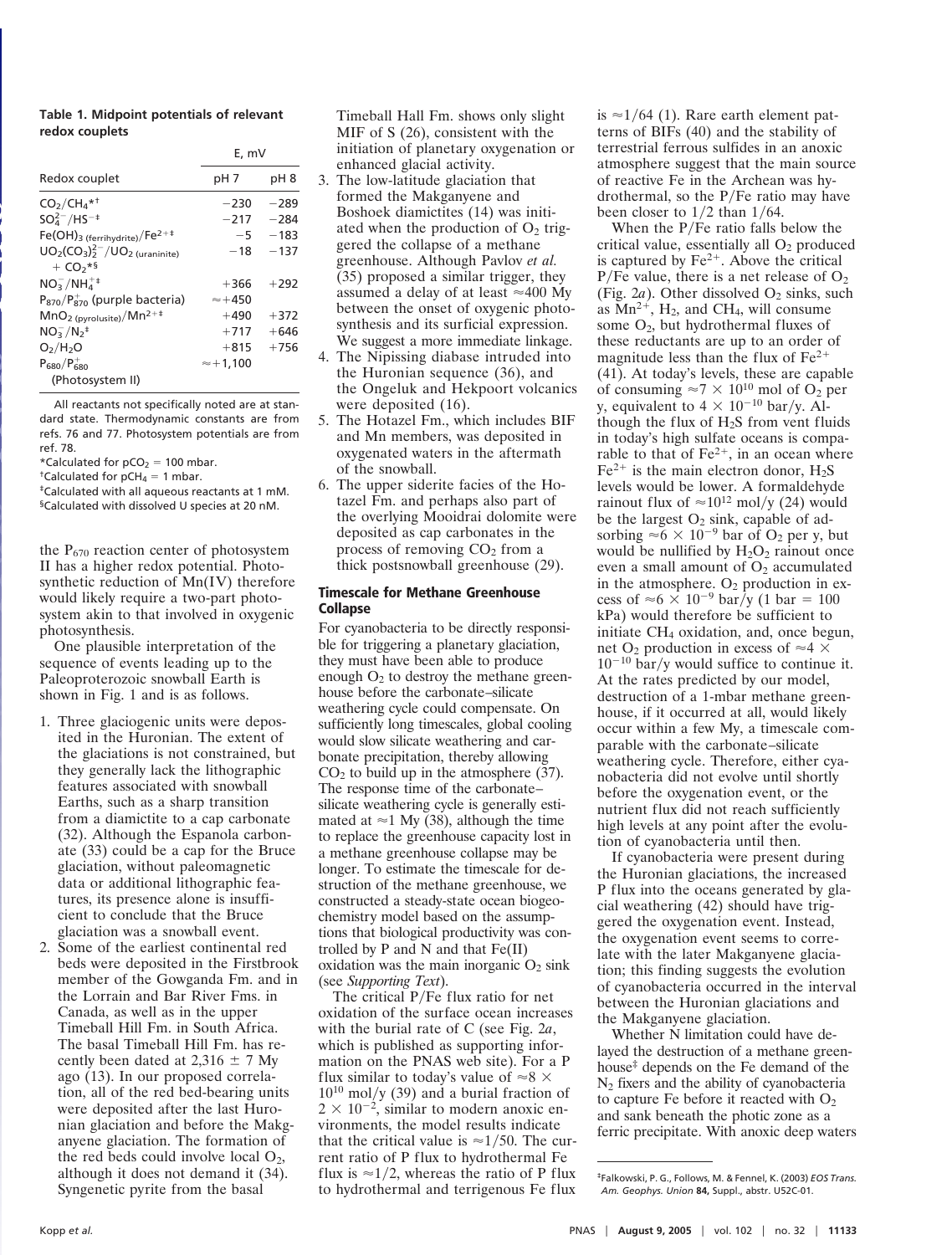providing a large source of Fe to the photic zone, life for an early Proterozoic diazotroph would have been easier than for modern diazotrophs that must subsist off of Fe transported from the continents.  $C/Fe$  ratios in N<sub>2</sub>-fixing populations of *Trichodesmium* range from  $\leq 2,000$  to 50,000 (43). If early cyanobacteria were inefficient at both capturing and using Fe (e.g.,  $C/Fe = 2,000$ ; capture efficiency = 1%), then N limitation could have protected the methane greenhouse, but under more optimistic assumptions (either a higher capture efficiency or a higher C/Fe ratio), it would not have done so (Fig. 2*b*). The geologic record, not computational models, must ultimately decide.

#### Implications of the Possible Late Evolution of Cyanobacteria

The interpretation presented here suggests that planetary oxygenation began in the interval between the end of the Huronian glaciations and the onset of the Makganyene glaciation and that the Paleoproterozoic snowball Earth was the direct result of a radical change in the biosphere. In the Archean and earliest Proterozoic oceans, life may have been fueled predominantly by Fe, with Fe(II) used as the electron donor for photosynthesis and Fe(III) as the main electron acceptor for respiration. The sediments therefore would be moderately oxidizing and the surface waters reduced (34). Because the redox potential for  $Mn^{2+}$ oxidation is much higher than that of  $Fe<sup>2+</sup>$ , Mn would have to be removed from the oceans in reduced form. The carbonates precipitated at this time contain up to  $\approx 2\%$  Mn (30), indicating that  $Mn^{2+}$  reached shallow waters and coprecipitated with  $Ca^{+2}$ ; oxidized Mn is extremely rare. The atmosphere was likely reducing. Astrophysical models predict the Sun was substantially dimmer than today, but a  $CH_4$  greenhouse (44) produced by methanogens living in a reduced upper ocean would have kept the planet warm enough to allow for the presence of liquid water without leading to massive siderite precipitation (45).

This world would have been overthrown when cyanobacteria capable of oxygenic photosynthesis evolved, which molecular phylogenies indicate occurred later than the main bacterial radiation (46). The surface waters became oxidizing and more productive. Reduced C accumulated in the sediments; methanogenesis moved from the surface ocean to the deep ocean, where it was isolated from the atmosphere. Methanotrophy in the ocean and photochemistry in the atmosphere used  $O<sub>2</sub>$  to transform atmospheric CH<sub>4</sub> to  $CO<sub>2</sub>$ , a less effective greenhouse gas. The rise of  $O_2$  thus might have triggered a glacial interval

without the  $\approx$ 400 My delay assumed by others (35).

Phosphate flux into the oceans correlates with increased continental weathering during glacial intervals (42), so increased continental weathering produced by the glaciations may have increased nutrient availability above the threshold for net  $O<sub>2</sub>$  release into the atmosphere. Because of the relatively low global temperature, it would have taken only a trace of OH radicals from the oxygenic bloom produced when cyanobacteria appeared in a high-P ocean to damage the  $CH<sub>4</sub>$  greenhouse enough to bring average global temperatures to  $\langle 0$ °C. During the at least  $\approx$ 35 My (29, 47) it took to build up a sufficient  $CO<sub>2</sub>$  greenhouse to escape from the snowball, hydrothermal fluxes would have built up a rich supply of nutrients in the oceans. When the planet finally warmed, the oceans were ripe for a cyanobacterial bloom. The  $O<sub>2</sub>$  produced by the bloom cleared out tens of My worth of accumulated reductants and thus produced the Kalahari Mn field (29).

#### Biomarker Counterevidence for Archean O<sub>2</sub>

Despite the parsimony of cyanobacterial evolution occurring within a few My before the onset of the Paleoproterozoic snowball Earth, some organic biomarker evidence and indirect sedimentological and geochemical arguments have been used to suggest that the origin of cyanobacteria dates to far earlier times: at least 2.78 Ga and maybe as long ago as 3.7 Ga.

The critical piece of evidence placing the origin of cyanobacteria and locally oxic environments in the Archean is the discovery in bitumens from rocks as old as 2.78 Ga of organic biomarkers apparently derived from lipids used by cyanobacteria and eukaryotes in their cell membranes. Although Brocks *et al.* (48) concluded that the bitumens were likely syngenetic, they could not exclude the possibility that they were postdepositional contaminants. Even if the biomarkers are as old as their host rocks, however, the uniformitarian extrapolation of modern lipid distributions to the Archean should be viewed cautiously.

Hopanes. Among modern organisms, 2-methyl-bacteriohopanepolyol is produced predominantly by cyanobacteria and in trace quantities by methylotrophs like *Methylobacterium organophilum* (3). Hopanes derived from 2-methylbacteriohopanepolyol can be preserved in sedimentary rocks, where they have been used as tracers for cyanobacteria (3). Hopanol synthesis has traditionally been assumed, based on the understood modern distribution of hopanols, to occur only in aerobic organisms. Fischer *et al.* (79) recently demonstrated, however, that *Geobacter sulfurreducens* can synthesize diverse hopanols, although not 2-methyl-hopanols, when grown under strictly anaerobic conditions. Thus, fossil hopanes do not necessarily imply the presence of  $O_2$ -producing organisms, and nothing about 2-methyl-hopanols suggests that they are any different in this respect. Archean 2-methyl-hopanes also might have been produced by ancestral cyanobacteria that predated oxygenic photosynthesis.

Steranes. Produced by eukaryotes for use in the cell membrane, sterols are preserved in the rock record as steranes. Brocks *et al.* (4, 5) recovered steranes, along with 2-methyl-bacteriohopanepolyol, from 2.78 Ga Pilbara Craton shales. Because there is no known anaerobic sterol synthesis pathway, they used their discovery to argue for the presence of  $O<sub>2</sub>$ .

Cholesterol biosynthesis in modern organisms is a long biochemical pathway that employs the following four O2-dependent enzymes: (*i*) squalene epoxidase, *(ii)* lanosterol  $14-\alpha$ -methyl demethylase cytochrome P450, (*iii*) sterol-4- $\alpha$ -methyl oxidase, and *(iv)* lathosterol oxidase  $(49)$ . These O<sub>2</sub>-dependent enzymes perform reactions that, although not currently known to occur biochemically in anaerobic organisms, could feasibly occur without  $O_2$ . Moreover, the substitution of an  $O_2$ -dependent enzyme for an anaerobic step in a biosynthetic pathway appears to be a common evolutionary occurrence. Raymond and Blankenship (50) found that, of the 473  $O_2$ -dependent enzymatically catalyzed reactions in the BioCyc database (www.biocyc.org), 20 have at least one  $O_2$ -independent counterpart that performs the same reaction. For instance, AcsF catalyzes an  $O<sub>2</sub>$ -dependent cyclization step in the synthesis of chlorophyll and bacteriochlorophyll, a pathway that must have existed before the evolution of oxygenic photosynthesis. The O<sub>2</sub>-independent enzyme BchE performs the same reaction as AcsF but uses vitamin  $B_{12}$  in place of  $O_2$  (50). The assumption that sterol synthesis is always O2-dependent and always has been therefore merits close inspection.

Indeed, the Hamersley bitumens include their own cautionary message about the application of uniformitarian assumptions to fossil lipids. Dinosterane is generally accepted to be characteristic of dinoflagellates and is interpreted as a dinoflagellate biomarker in Phanerozoic rocks (51). Yet even though an Archean origin for dinoflagellates seems implausible, because it would indicate the Ar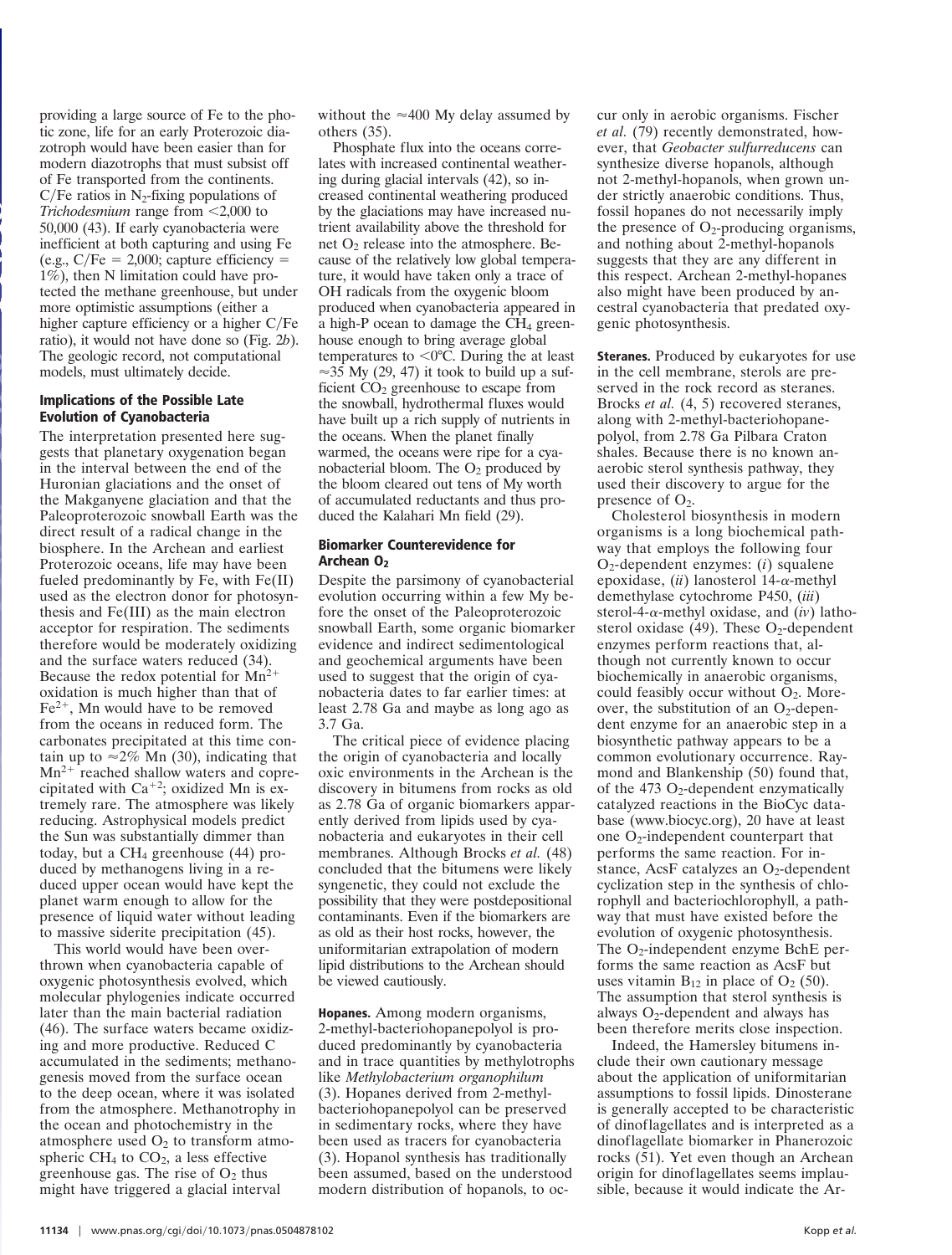chean origin of modern eukaryotic group not known in the fossil record until at least the Paleozoic (52), Brocks *et al.* (5) found dinosterane. They interpreted the molecule as being produced by eukaryotes of unknown affinities, although an alternative explanation is that these modern-style putative Archean biomarkers are contaminants.

#### Indirect Counterevidence for Archean  $O<sub>2</sub>$

Although organic biomarkers may be difficult to interpret, they are a significant improvement on several other geological tracers that have been used to argue for the presence of cyanobacteria and environmental  $O<sub>2</sub>$ , including microfossils, stromatolites, BIFs, and assorted isotopic fractionations.

Microfossils. Before 2 Ga, when diversified assemblages with affinities to major groups of cyanobacteria first appear in the fossil record, the microfossil record is murky (53). Some have interpreted filamentous forms in earlier rocks as cyanobacterial remains (54–56), but Brasier *et al.* (57) recently questioned the biogenic nature of these objects. Moreover, cyanobacteria cannot be identified solely by a filamentous form. Many nonoxygenic bacteria are also filamentous, including some mat-forming green nonsulfur and purple sulfur bacteria (58, 59) and a methanogenic archeon (60). The wide variety of filamentous prokaryotes highlights a problem in identifying fossil microbes lacking clear evidence of cell differentiation based on morphology: Any given form has probably arisen many times in Earth history, both in extant and extinct organisms.

Stromatolites and BIFs. Two types of late Archean rock Fms. have often been interpreted as indicating cyanobacterial activity: stromatolites and BIFs. Des Marais (7) argued that large stromatolite reefs indicate the presence of cyanobacteria and therefore a locally aerobic environment, but large reefs also can form under anaerobic conditions. Populations of anaerobic methane oxidizers, for instance, have built massive reefs at methane seeps in the Black Sea (61). In addition, the Archean and Paleoproterozoic oceans were likely more supersaturated with respect to calcite and aragonite than the modern oceans (62), which would have facilitated the precipitation of large reefs even without biological participation. Indeed, abiotic processes may have played a major role in the formation of many Precambrian stromatolites (63). Moreover, although the deposition of ferric iron in BIFs has traditionally been taken to imply the presence of free  $O_2$  (40, 64, 65), BIFs also could have formed in a  $O_2$ -free environment, either by photooxidation (66) or by Fe(II)-oxidizing phototrophic bacteria (67, 68).

Isotopic Evidence. Rosing and Frei (6) argued based on isotopic evidence that  $>3.7$  Ga metashale from West Greenland preserves signs of an aerobic ecosystem. They found organic C with  $\delta^{13}C$ values of  $-25.6\%$  in the same sediments as Pb with isotopic ratios indicating that the samples were originally enriched in U with respect to Th and interpreted this finding as reflecting an environment in which U could be cycled between its reduced, insoluble U(IV) form and its oxidized, soluble U(VI) form. They concluded the light C was produced by oxygenic phototrophs and that biogenic  $O_2$  had permitted the redox cycling of U. However, all biological C fixation pathways and some abiotic mechanisms can produce light C, and, just like the  $Fe(III)$  in BIFs,  $U(VI)$  can form in the absence of  $O<sub>2</sub>$ . At circumneutral pH values, the midpoint potential of the U(VI)/U(IV) couplet is  $\approx 0$ V, similar to the  $Fe(III)/Fe(II)$  couplet and considerably less oxidizing than  $Mn(IV)/Mn(II)$ ,  $NO<sub>3</sub><sup>-</sup>/N<sub>2</sub>$ , or  $O<sub>2</sub>/H<sub>2</sub>O$ (see Table 1).

A strong negative  $\delta^{13}$ C excursion in organic C at  $\approx$  2.7 Ga has been interpreted as evidence for the evolution of aerobic methanotrophy (69). Such light C suggests repeated fractionation: first in the production of CH<sub>4</sub> subsequently oxidized to  $CO<sub>2</sub>$ , then in re-reduction by a primary producer; similar fractionations are observed today in environments with methanotrophs. But although CH4 oxidation was once thought to require  $O_2$ , geochemical measurements (70) and recent microbiological work (71, 72) have demonstrated that CH4 oxidation also can occur with alternative electron acceptors, so  $O_2$  is not needed to explain the isotopic excursions. Although the anaerobic methane oxidizing bacteria studied today rely on sulfate, which is unlikely to have been available in a high-Fe Archean ocean, thermodynamics permits a variety of electron acceptors, including Fe(III), to be used for  $CH<sub>4</sub>$  oxidation.

S isotope data indicate local spikes in sulfate concentration starting  $\approx$ 3.45 Ga (73, 74). Canfield *et al.* (75) argued that these spikes were produced in high- $O<sub>2</sub>$ environments. But given the low redox potential of the sulfide/sulfate couplet, local sulfate spikes can be explained by scenarios that do not involve  $O_2$ . Moreover, sedimentary sulfate deposits, which disappear in the rock record after  $\approx 3.2$ Ga (75), do not reappear until after the Huronian glaciations, which suggests that high sulfate conditions were rare.

None of these indirect lines of evidence necessitate oxygenic photosynthesis. The case for cyanobacteria and locally oxic environments existing before the disappearance of MIF of S isotopes and the massive deposition of Mn in the Kalahari Mn Field rests, at the moment, solely on steranes.

#### Future Directions

Our model for a Paleoproterozoic origin of cyanobacteria is testable by several methods. It suggests that sterols in Archean rocks, if they are original, were synthesized by anaerobic reactions. It therefore should be possible to find or engineer enzymes capable of synthesizing cholesterol under anaerobic, biochemically plausible conditions. In addition, a continuous biomarker record that stretches back from time periods when  $O<sub>2</sub>$  is definitely present into the Archean might reveal transitions in community composition. Current work with samples from recent drilling programs targeting the late Archean and the Paleoproterozic has begun this task. An intensive search for biomarkers with definite relationships to metabolism, such as those derived from the pigment molecules of phototrophic bacteria, also would produce a more convincing record. A search for cyanobacterial or eukaryotic fossils that predate 2.0 Ga yet have affinities to modern groups would complement the geochemical approaches.

With respect to the record of MIF of S, the timeline we propose for a rapid oxygenation scenario suggests that decreased fractionation during the interval of the Huronian glaciations may be a byproduct of enhanced glacial weathering and ocean/atmosphere mixing. If this scenario is correct, a similar phenomenon should have occurred in association with the Pongola glaciation at  $\approx$  2.9 Ga. Investigation of the Huronian deposits where low-MIF S is found should reveal these deposits to be sedimentologically immature, reflecting glacial input. Additionally, the syngenicity of the MIF values should be tested through techniques such as the paleomagnetic search for significantly postdepositional formation of sulfides.

Finally, our model predicts that the Makganyene snowball Earth was a singular event. Convincing paleomagnetic evidence (including positive syn-sedimentary field tests) that demonstrated the Huronian glaciations were low-latitude would contradict our model and instead support a protracted episode of planetary oxygenation with multiple snowball events not directly triggered by a singular event, the evolution of cyanobacteria.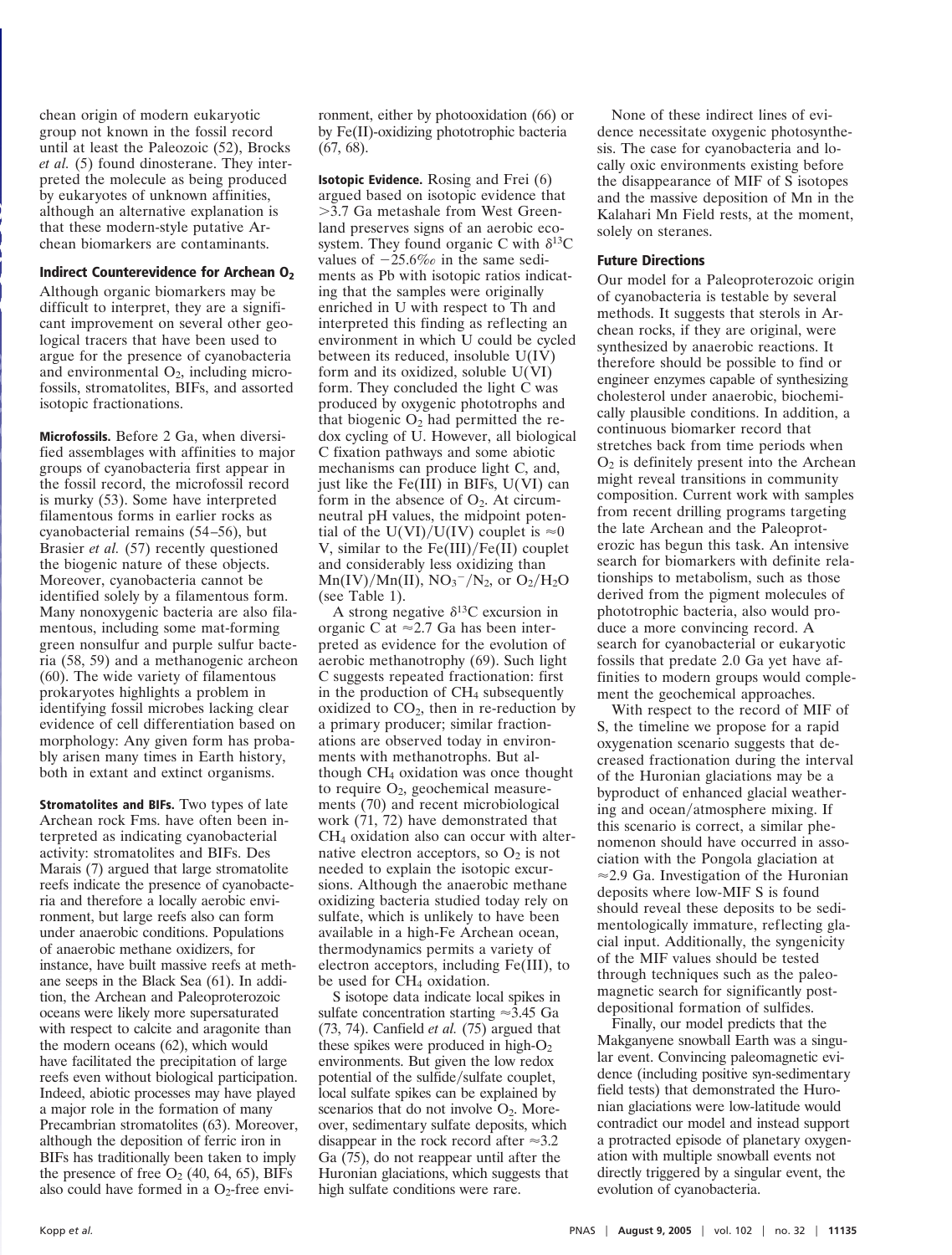#### Summary

Because of the importance of the evolution of cyanobacteria and the planetary oxygenation event in Earth history, it is particularly useful to consider multiple working hypotheses about these events. We propose a model that takes a skeptical attitude toward the evidence for Archean cyanobacteria and a protracted early Proterozoic planetary oxygenation. In our alternative scenario, an evolutionary accident, the genesis of oxygenic

- 1. Canfield, D. E. (1998) *Nature* **396,** 450–453.
- 2. Anbar, A. D. & Knoll, A. H. (2002) *Science* **297,** 1137–1142.
- 3. Summons, R. E., Jahnke, L. L., Hope, J. M. & Logan, G. A. (1999) *Nature* **400,** 554–557.
- 4. Brocks, J. J., Logan, G. A., Buick, R. & Summons, R. E. (1999) *Science* **285,** 1033–1036.
- 5. Brocks, J. J., Buick, R., Summons, R. E. & Logan, G. A. (2003) *Geochim. Cosmochim. Acta* **67,** 4321– 4335.
- 6. Rosing, M. T. & Frei, R. (2004) *Earth Planet. Sci. Lett.* **217,** 237–244.
- 7. Des Marais, D. J. (2000) *Science* **289,** 1703–1705.
- 8. Farquhar, J. & Wing, B. A. (2003) *Earth Planet. Sci. Lett.* **213,** 1–13.
- 9. Catling, D. C., Zahnle, K. J. & McKay, C. P. (2001) *Science* **293,** 839–843.
- 10. Nhelko, N. (2004) D.Phil. thesis (Rand Afrikaans University, Johannesburg).
- 11. Young, G. M., von Brunn, V., Gold, D. J. C. & Minter, W. E. L. (1998) *J. Geol.* **106,** 523–538.
- 12. Corfu, F. & Andrews, A. J. (1986) *Can. J. Earth Sci.* **23,** 107–109.
- 13. Hannah, J. L., Bekker, A., Stein, H. J., Markey, R. J. & Holland, H. D. (2004) *Earth Planet. Sci. Lett.* **225,** 43–52.
- 14. Evans, D. A., Beukes, N. J. & Kirschvink, J. L. (1997) *Nature* **386,** 262–266.
- 15. Tajika, E. (2003) *Earth Planet. Sci. Lett.* **214,** 443–453.
- 16. Cornell, D. H., Schutte, S. S. & Eglington, B. L. (1996) *Precambrian Res.* **79,** 101–123.
- 17. Dorland, H. (2004) D.Phil. thesis (Rand Afrikaans University, Johannesburg).
- 18. Bates, M. P. & Halls, H. C. (1990) *Can. J. Earth Sci.* **27,** 200–211.
- 19. Young, G. M., Long, D. G. F., Fedo, C. M. & Nesbitt, H. W. (2001) *Sediment. Geol.* **141,** 233– 254.
- 20. Williams, G. E. & Schmidt, P. W. (1997) *Earth Planet. Sci. Lett.* **153,** 157–169.
- 21. Schmidt, P. & Williams, G. (1999) *Earth Planet. Sci. Lett.* **172,** 273–285.
- 22. Hilburn, I. A., Kirschvink, J. L., Tajika, E., Tada, R., Hamano, Y. & Yamamoto, S. (2005) *Earth Planet. Sci. Lett.* **232,** 315–332.
- 23. Farquhar, J., Savarino, J., Airieau, S. & Thiemens, M. H. (2001) *J. Geophys. Res. Planets* **106,** 32829– 32839.
- 24. Pavlov, A. A. & Kasting, J. F. (2002) *Astrobiology* **2,** 27–41.
- 25. Ono, S., Eigenbrode, J. L., Pavlov, A. A., Kharecha, P., Rumble, D., Kasting, J. F. & Freeman, K. H. (2003) *Earth Planet. Sci. Lett.* **213,** 15–30.
- 26. Bekker, A., Holland, H. D., Wang, P.-L., Rumble, D., III, Stein, H. J., Hannah, J. L., Coetzee, L. L. & Beukes, N. J. (2004) *Nature* **427,** 117–120.
- 27. Farquhar, J., Bao, H. & Thiemens, M. (2000) *Science* **289,** 756–758.

photosynthesis, triggered one of the world's worst climate disasters, the Paleoproterozoic snowball Earth. Intensive investigation of the time period of the Paleoproterozoic glaciations may reveal whether a novel biological trait is capable of radically altering the world and nearly bringing an end to life on Earth.

We thank R. Adler, N. Beukes, R. Blankenship, J. Brocks, H. Dorland, A. Kappler, J. Kasting, A. Maloof, D. Newman, S. Ono, A.

- 28. Savarino, J., Romero, A., Cole-Dai, J., Bekki, S. & Thiemens, M. H. (2003) *Geophys. Res. Lett.* **30,** 2131.
- 29. Kirschvink, J. L., Gaidos, E. J., Bertani, L. E., Beukes, N. J., Gutzmer, J., Maepa, L. N. & Steinberger, R. E. (2000) *Proc. Natl. Acad. Sci. USA* **97,** 1400–1405.
- 30. Cairncross, B., Beukes, N. & Gutzmer, J. (1997) *The Manganese Adventure: The South African Manganese Fields* (Associated Ore & Metal Corp. Ltd., Johannesburg).
- 31. Gaidos, E. J., Nealson, K. H. & Kirschvink, J. L. (1999) *Science* **284,** 1631–1633.
- 32. Hoffman, P. F. & Schrag, D. P. (2002) *Terra Nova* **14,** 129–155.
- 33. Bernstein, L. & Young, G. M. (1990) *Can. J. Earth Sci.* **27,** 539–551.
- 34. Walker, J. C. G. (1987) *Nature* **329,** 710–712. 35. Pavlov, A. A., Brown, L. L. & Kasting, J. F. (2001)
- *J. Geophys. Res. Planets* **106,** 23267–23287. 36. Noble, S. R. & Lightfoot, P. C. (1992) *Can. J. Earth Sci.* **29,** 1424–1429.
- 37. Walker, J. C. G., Hays, P. B. & Kasting, J. F. (1981) *J. Geophys. Res. Oceans Atmos.* **86,** 9776–9782.
- 38. Berner, R. A., Lasaga, A. C. & Garrels, R. M. (1983) *Am. J. Sci.* **283,** 641–683.
- 39. Bjerrum, C. J. & Canfield, D. E. (2002) *Nature* **417,** 159–162.
- 40. Klein, C. & Beukes, N. J. (1992) in *The Proterozoic Biosphere*, ed. Klein, C. (Cambridge Univ. Press, Cambridge, U.K.), pp. 147–152.
- 41. Elderfield, H. & Schultz, A. (1996) *Annu. Rev. Earth Planet. Sci.* **24,** 191–224.
- 42. Fo¨llmi, K. B. (1995) *Geology* **23,** 503–506.
- 43. Kustka, A., Carpenter, E. J. & Sanudo-Wilhelmy, S. A. (2002) *Res. Microbiol.* **153,** 255–262.
- 44. Pavlov, A. A., Kasting, J. F., Brown, L. L., Rages, K. A. & Freedman, R. (2000) *J. Geophys. Res. Planets* **105,** 11981–11990.
- 45. Rye, R., Kuo, P. H. & Holland, H. D. (1995) *Nature* **378,** 603–605.
- 46. Olsen, G. J., Woese, C. R. & Overbeek, R. (1994) *J. Bacteriol.* **176,** 1–6.
- 47. Pierrehumbert, R. T. (2004) *Nature* **429,** 646–649.
- 48. Brocks, J. J., Buick, R., Logan, G. A. & Summons, R. E. (2003) *Geochim. Cosmochim. Acta* **67,** 4289– 4319.
- 49. Risley, J. M. (2002) *J. Chem. Ed.* **79,** 377–384.
- 50. Raymond, J. & Blankenship, R. E. (2004) *Geobiology* **2,** 199–203.
- 51. Moldowan, J. M. & Jacobson, S. R. (2000) *Int. Geol. Rev.* **42,** 805–812.
- 52. Falkowski, P. G., Katz, M. E., Knoll, A. H., Quigg, A., Raven, J. A., Schofield, O. & Taylor, F. J. R. (2004) *Science* **305,** 354–360.
- 53. Amard, B. & Bertrand-Sarfati, J. (1997) *Precambrian. Res.* **81,** 197–221.
- 54. Awramik, S. M., Schopf, J. W. & Walter, M. R. (1983) *Precambrian. Res.* **20,** 357–374.

Sessions, D. Sumner, T. Raub, B. Weiss, and three anonymous reviewers for advice and discussion; R. Tada for help with fieldwork in the Huronian; A. Pretorius and Assmang Limited for access to Nchwaning Mine; and P. Hoffman for communicating this manuscript. This work was supported in part by the Agouron Institute and by a National Aeronautics and Space Administration Astrobiology Institute cooperative agreement with the University of Washington. R.E.K. was supported by a National Science Foundation Graduate Research Fellowship and a Moore Foundation Fellowship.

- 55. Schopf, J. W. & Packer, B. M. (1987) *Science* **237,** 70–73.
- 56. Schopf, J. W. (1993) *Science* **260,** 640–646.
- 57. Brasier, M. D., Green, O. R., Jephcoat, A. P., Kleppe, A. K., Van Kranendonk, M. J., Lindsay, J. F., Steele, A. & Grassineau, N. V. (2002) *Nature* **416,** 76–81.
- 58. Pierson, B. K. (1994) in *Early Life on Earth*, Nobel Symposium, ed. Bengtson, S. (Columbia Univ. Press, New York), No. 84, pp. 161–180.
- 59. D'Amelio, E. D., Cohen, Y. & Des Marais, D. J. (1987) *Arch. Microbiol.* **147,** 213–220.
- 60. Joulian, C., Patel, B. K. C., Ollivier, B., Garcia, J. L. & Roger, P. A. (2000) *Int. J. Syst. Evol. Microbiol.* **50,** 525–528.
- 61. Michaelis, W., Seifert, R., Nauhaus, K., Treude, T., Thiel, V., Blumenberg, M., Knittel, K., Gieseke, A., Peterknecht, K., Pape, T., *et al.*(2002) *Science* **297,** 1013–1015.
- 62. Grotzinger, J. P. & Kasting, J. F. (1993) *J. Geol.* **101,** 235–243.
- 63. Grotzinger, J. P. & Knoll, A. H. (1999) *Annu. Rev. Earth Planet. Sci.* **27,** 313–358.
- 64. Cloud, P. (1973) *Econ. Geol.* **68,** 1135–1143.
- 65. Holland, H. D. (1973) *Econ. Geol.* **68,** 1169–1172.
- 66. Cairns-Smith, A. G. (1978) *Nature* **276,** 807–808.
- 67. Widdel, F., Schnell, S., Heising, S., Ehrenreich, A., Assmus, B. & Schink, B. (1993) *Nature* **362,** 834– 836.
- 68. Kappler, A. & Newman, D. K. (2004) *Geochim. Cosmochim. Acta* **68,** 1217–1226.
- 69. Hayes, J. M. (1994) in *Early Life on Earth*, ed. Bengtson, S. (Columbia Univ. Press, New York), Vol. 84, pp. 220–236.
- 70. Barnes, R. O. & Goldberg, E. D. (1976) *Geology* **4,** 297–300.
- 71. Boetius, A., Ravenschlag, K., Schubert, C. J., Rickert, D., Widdel, F., Gieseke, A., Amann, R., Jorgensen, B. B., Witte, U. & Pfannkuche, O. (2000) *Nature* **407,** 623–626.
- 72. Orphan, V. J., House, C. H., Hinrichs, K. U., McKeegan, K. D. & DeLong, E. F. (2002) *Proc. Natl. Acad. Sci. USA* **99,** 7663–7668.
- 73. Canfield, D. E., Habicht, K. S. & Thamdrup, B. (2000) *Science* **288,** 658–661.
- 74. Shen, Y. A., Buick, R. & Canfield, D. E. (2001) *Nature* **410,** 77–81.
- 75. Huston, D. L. & Logan, G. A. (2004) *Earth Planet. Sci. Lett.* **220,** 41–55.
- 76. Drever, J. I. (1997) *The Geochemistry of Natural Waters: Surface and Groundwater Environments* (Prentice–Hall, Englewood Cliffs, NJ).
- 77. Langmuir, D. (1978) *Geochim. Cosmochim. Acta* **42,** 547–569.
- 78. White, D. (2000) *The Physiology and Biochemistry of Prokaryotes* (Oxford Univ. Press, New York).
- 79. Fischer, W. W., Summons, R. E. & Pearson, A. (2005) *Geobiology* **3,** 33–40.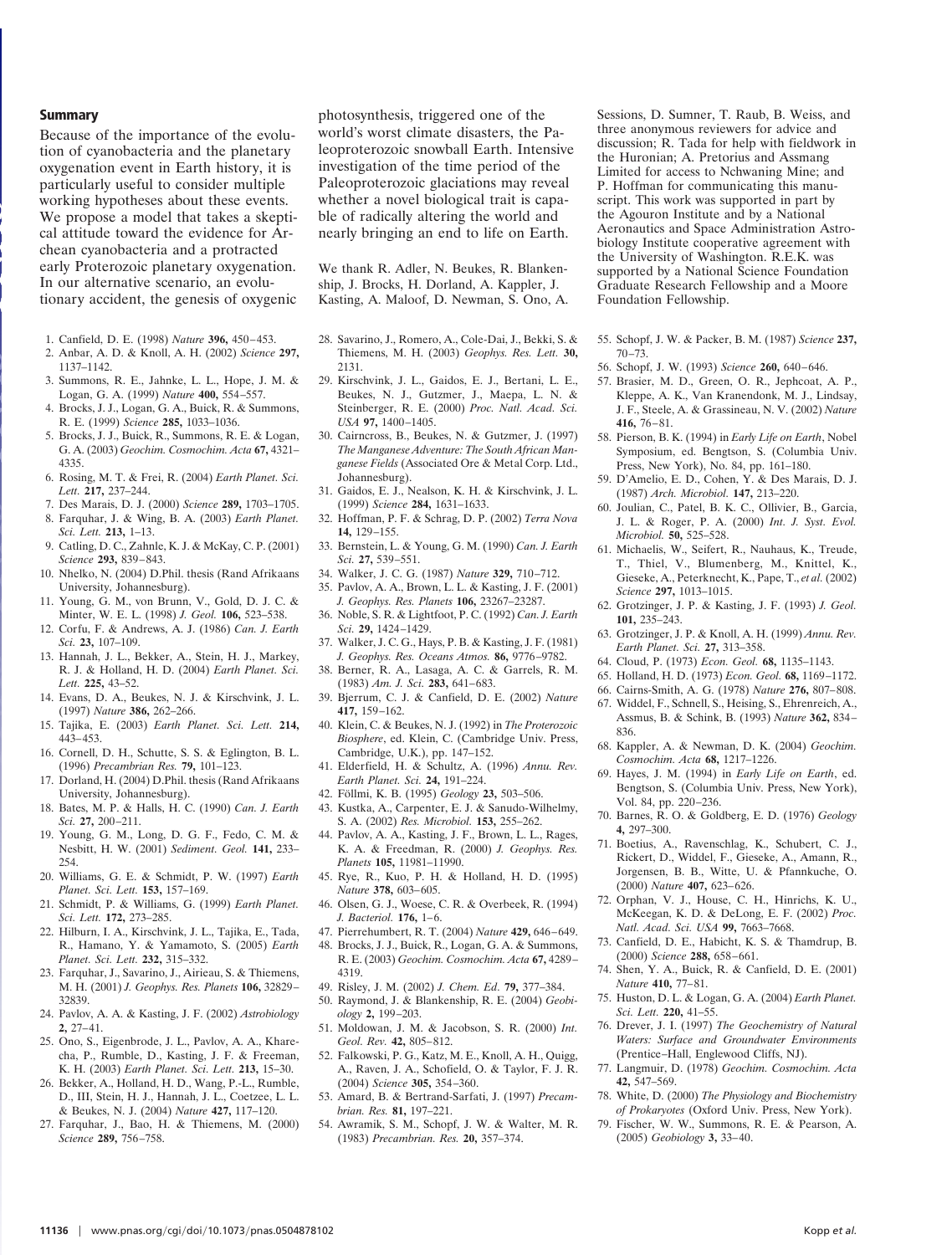**Supporting Information for: R. E. Kopp, J. L. Kirschvink, I. A. Hilburn and C. Z. Nash, (2005) The Paleoproterozoic Snowball Earth: A climate disaster triggered by the evolution of oxygenic photosynthesis,** *Proceedings of the National Academy of Sciences***.**

*Observations of dropstones in the basal Hotazel Formation*

As reported previously (1), the contact between unweathered pillow basalts of the Ongeluk volcanics and the overlying ironstones of the Hotazel Fm. usually includes 10-20 cm of fine-grained, immature and unsorted volcaniclastic sandstone. The sandstone unit is overlain by  $\sim$ 50-100 cm of jaspilitic iron formation, which contains occasional small dropstones, observed in 7 of 19 industrial drill cores that penetrating the contact (1). The dropstones were interpreted as recording the rapid deglaciation at the end of the Makganyene Snowball Earth. As all the observed clasts are composed of volcanic material, they might alternatively have been emplaced by volcanic activity; with data form isolated drill cores, it is not easily possible to distinguish between these two hypotheses.

In October of 2004, two of us (JLK and CZN) visited an access shaft of the Nchwaning Manganese mine in which the Ongeluk/Hotazel contact is exposed for a lateral distance of  $\sim$ 100m. In-situ examination of this layer revealed that the dropstones occur in isolation in different layers, not clustered in specific layers as would be expected if they were deposited by explosive volcanism. Hence, we conclude that the dropstones were glacially deposited and that this unit records the termination of the Makganyene Snowball.

# *An Ecological Stochiometry Model of Planetary Oxygenation*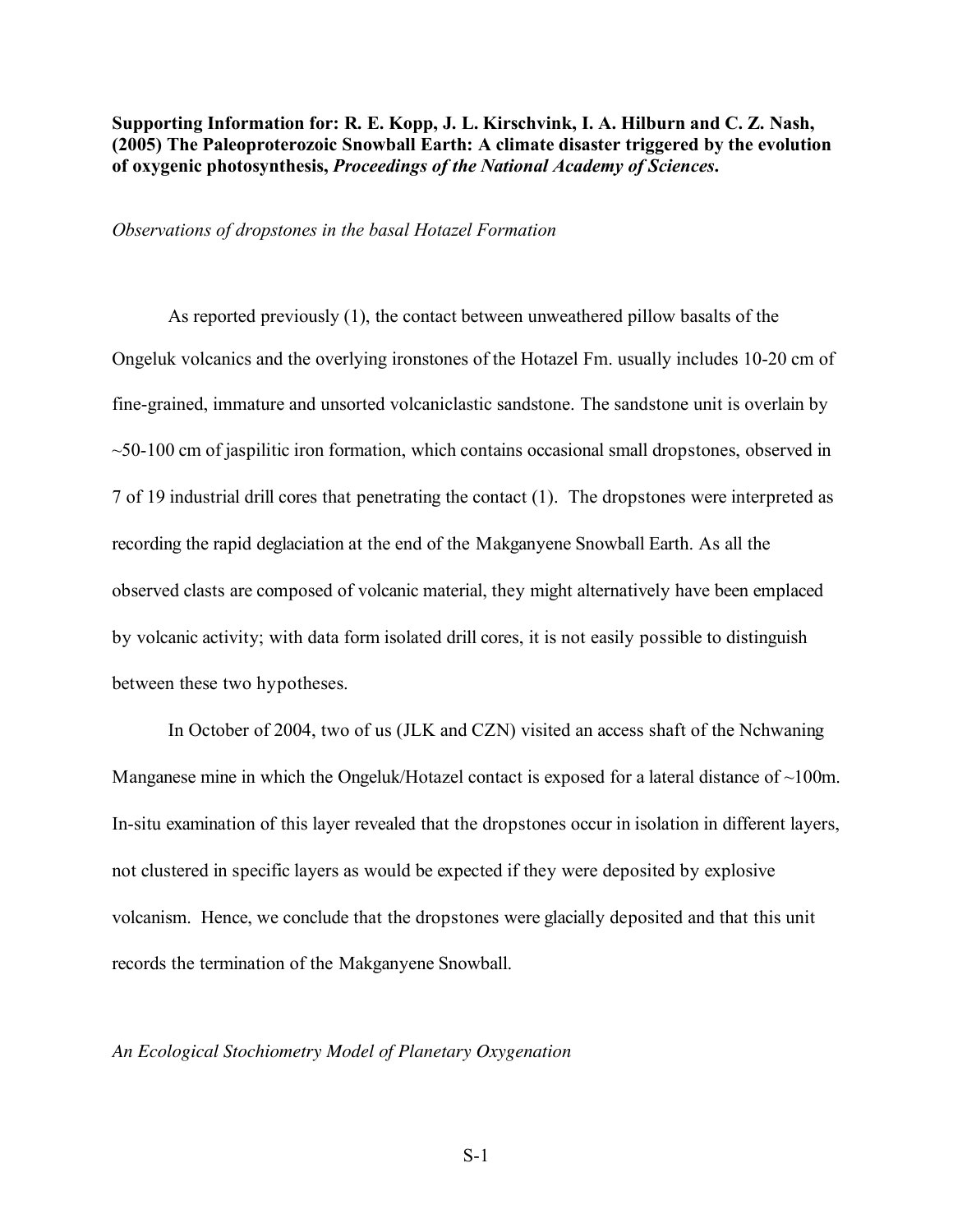In order to determine the minimum timescale on which oxygenic photosynthesis could destroy a methane greenhouse, we constructed two models, one in which productivity was Plimited and one N-limited, and took the minimum of the two productivities. Results are shown in Fig. S2.

*P-limited ocean model.* Following Bjerrum and Canfield (2), we assumed in the P-limited case that P was removed from the ocean either adsorbed onto Fe(III) particles or in organic matter and organic-derived carbonate fluroapatite. We also assumed P fluxes into and out of the photic zone were balanced and iterated toward a steady state solutions of the equations

$$
F_{\text{P,out}} = F_{\text{P,in}} = \gamma \eta_{\text{C:P}} P_{\text{CH2O}} + K_{ads} F_{\text{FeIII,out}} [\text{P}_{\text{d}}] \tag{1}
$$

$$
P_{\text{CH2O,anoxy}} = \text{Min}[\eta_{\text{C,P}}u[\text{P}_{\text{d}}]f_{\text{anoxy}}, \frac{1}{4}F_{\text{Fe,in}}]
$$
(2)

$$
P_{\text{CH2O,oxy}} = \eta_{\text{C:P}} u[\text{P}_{\text{d}}] - P_{\text{CH2O,anoxy}} \tag{3}
$$

$$
F_{\text{FeIII,out}} = \alpha \operatorname{Min}[F_{\text{Fe,in}}, 4\gamma P_{\text{CH2O,oxy}} + P_{\text{CH2O,anoxy}}] \tag{4}
$$

$$
P_{\text{O}_2} = \gamma (P_{\text{CH}_2\text{O}, \text{oxy}} + P_{\text{CH}_2\text{O}, \text{anoxy}}) - \frac{1}{4} F_{\text{FeIII}, \text{out}}
$$
(5)

where  $\gamma$  is the ratio of organic C production to organic C burial,  $\eta_{C:P}$  is the ratio of carbon to phosphate in buried organic matter,  $K_{ads}$  is equilibrium constant for the adsorbtion of P onto Fe(III) particles*, u* is the velocity of upwelling bringing nutrient-rich waters into the surface oceans, *fanoxy* is the maximum fraction of C production for which anoxygenic, Fe(II)-oxidizing photosynthesis can be accountable, and  $\alpha$  is the maximum fraction of Fe buried as Fe(III).  $F_{\text{Fe,in}}$ is the flux of Fe into the oceans,  $F_{\text{FeIII,out}}$  is the flux of Fe(III) out of the oceans,  $F_{\text{P,in}}$  is the flux of P into the oceans,  $F_{P, \text{out}}$  is the flux of P out of the oceans,  $P_{\text{CH2O}}$  is the rate of primary productivity,  $P_{\text{CH2O}}$  is the net rate of surface ocean oxidation in  $O_2$  equivalents, and  $[P_d]$  is the concentration of dissolved P in the oceans.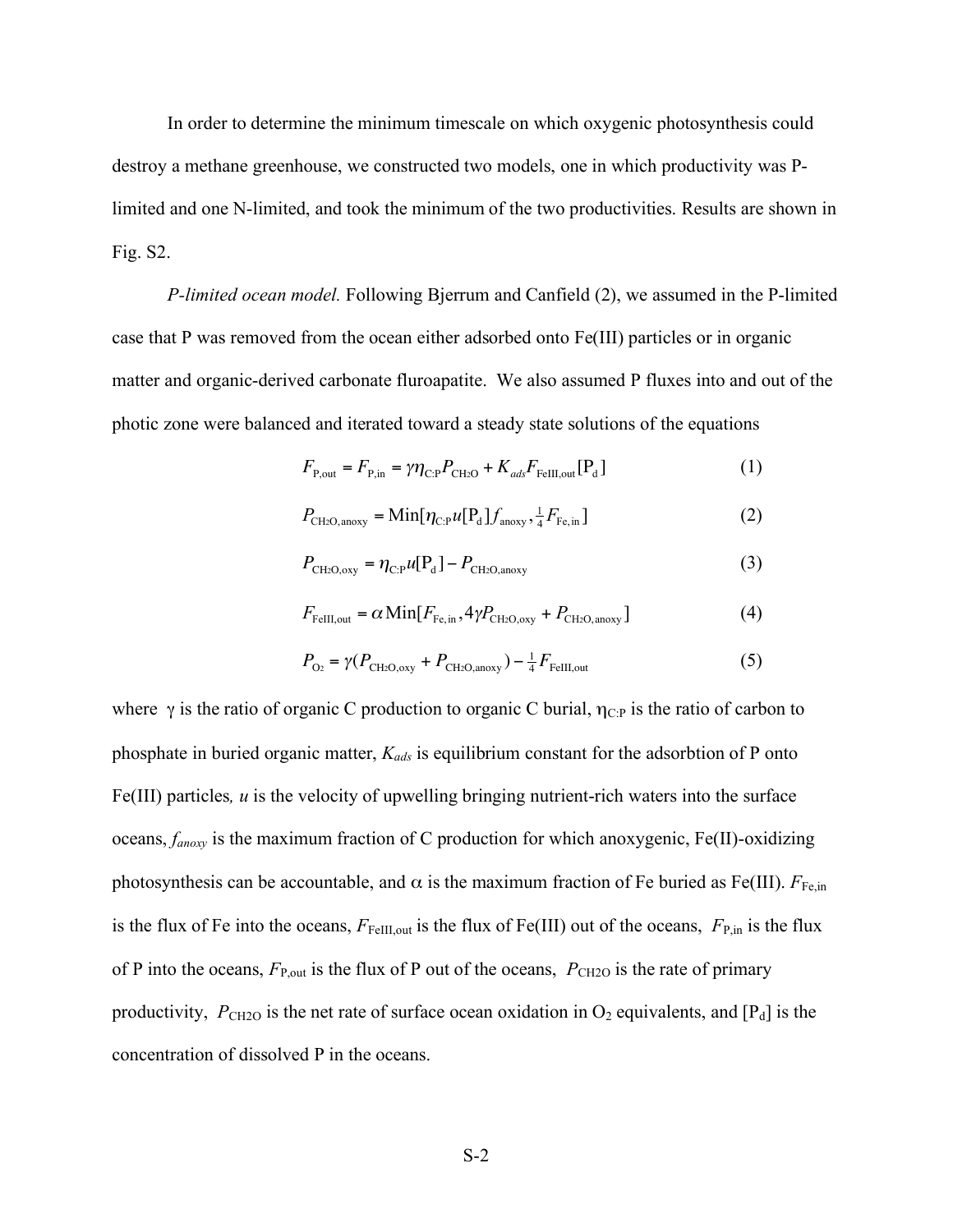*N-limited ocean model.* In a locally aerobic environment, denitrification may have compelled cyanobacteria to engage in the Fe-demanding process of  $N_2$  fixation (3). We modeled this using C/Fe ratios observed in field populations of *Trichodesmium* (4). We assumed the upwelling flux of Fe to be removed from the photic zone either as ferric particles or in organic matter, through the following modifications:

$$
P_{\text{CH2O,oxy}} = \eta_{\text{C:Fe}} \beta F_{\text{Fe,in}} - P_{\text{CH2O,anoxy}} \tag{6}
$$
  

$$
F_{\text{FeIII,out}} = \text{Min}[(1 - \beta)F_{\text{Fe,in}} \mathcal{A}\gamma P_{\text{CH2O,oxy}} + P_{\text{CH2O,anoxy}}] \tag{7}
$$

where  $\eta_{\text{C:Fe}}$  is the ratio of carbon to iron and  $\beta$  is the efficiency of the cyanobacteria in capturing iron.

## **Figures**

*Figure S1*: (a) Modeled O<sub>2</sub> production at different levels of P and Fe flux into the photic zone. Contours are labeled in bar net  $O_2$ /y. Following (2), we assumed a carbon burial efficiency of 0.019, a C/P ratio of 185, a P adsorbtion onto Fe(III) constant of 0.07  $\mu$ M<sup>-1</sup>, and mixing velocity of 1.26 x  $10^{18}$  L/y. All the P flux and 10% of the Fe flux were assumed available for biological use. The upper, diagonal portions of the contours represent P limitation, while the lower, horizontal portions represent Fe limitation. (b) Modeled  $O_2$  production at varying C burial efficiency and C/Fe ratio. Except for carbon burial efficiency, parameters are as in part a, with P and Fe flux fixed. Observed C/Fe ratios for modern field populations of *Trichodesmium* range from <2,000 to 50,000.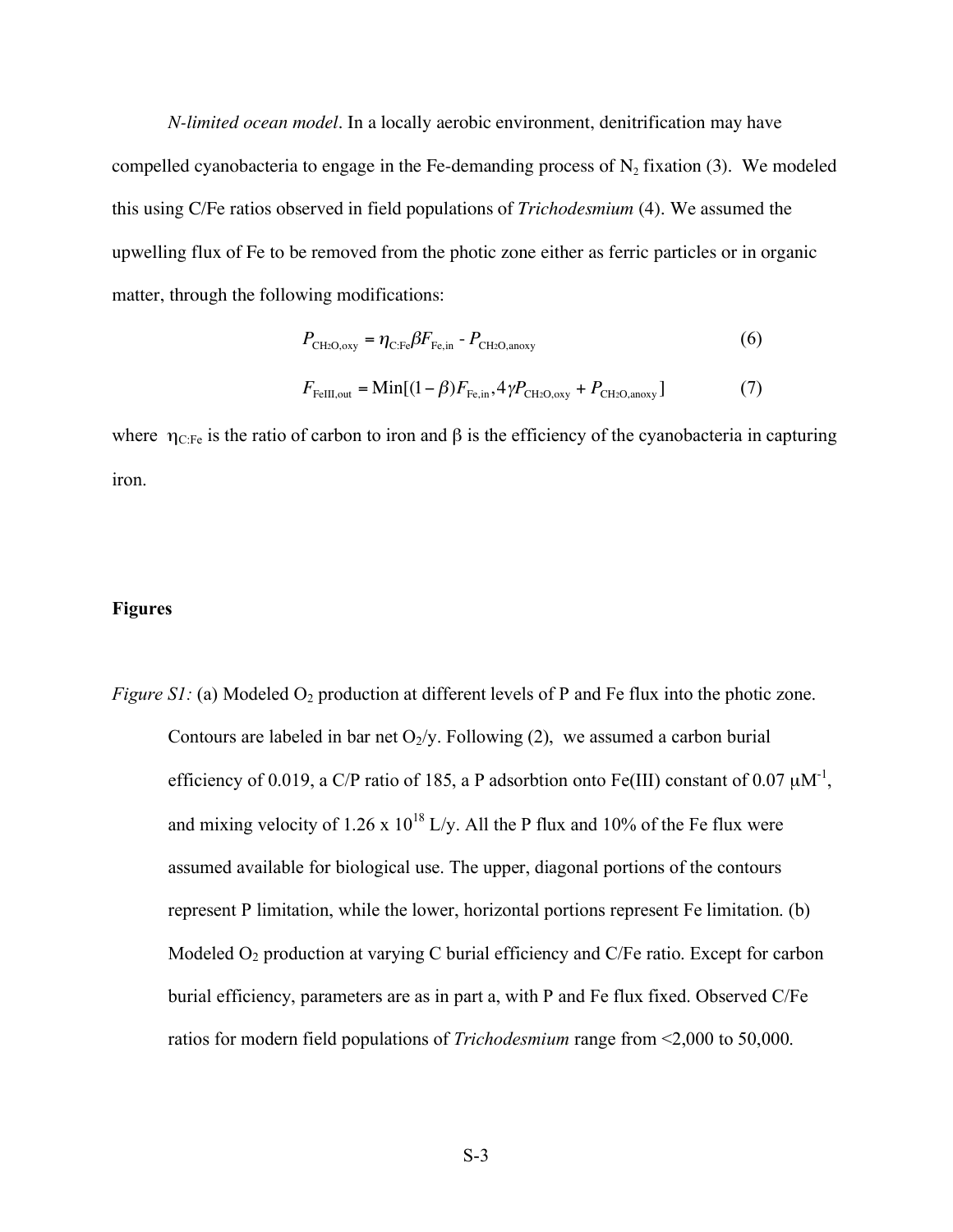# **References**

- 1. Kirschvink, J. L., Gaidos, E. J., Bertani, L. E., Beukes, N. J., Gutzmer, J., Maepa, L. N. & Steinberger, R. E. (2000) *Proceedings of the National Academy of Sciences* **97,** 1400- 1405.
- 2. Bjerrum, C. J. & Canfield, D. E. (2002) *Geochimica Et Cosmochimica Acta* **66,** A80- A80.
- 3. Falkowski, P. G. (1997) *Nature* **387,** 272-275.
- 4. Kustka, A., Carpenter, E. J. & Sanudo-Wilhelmy, S. A. (2002) *Research in Microbiology* **153,** 255-262.